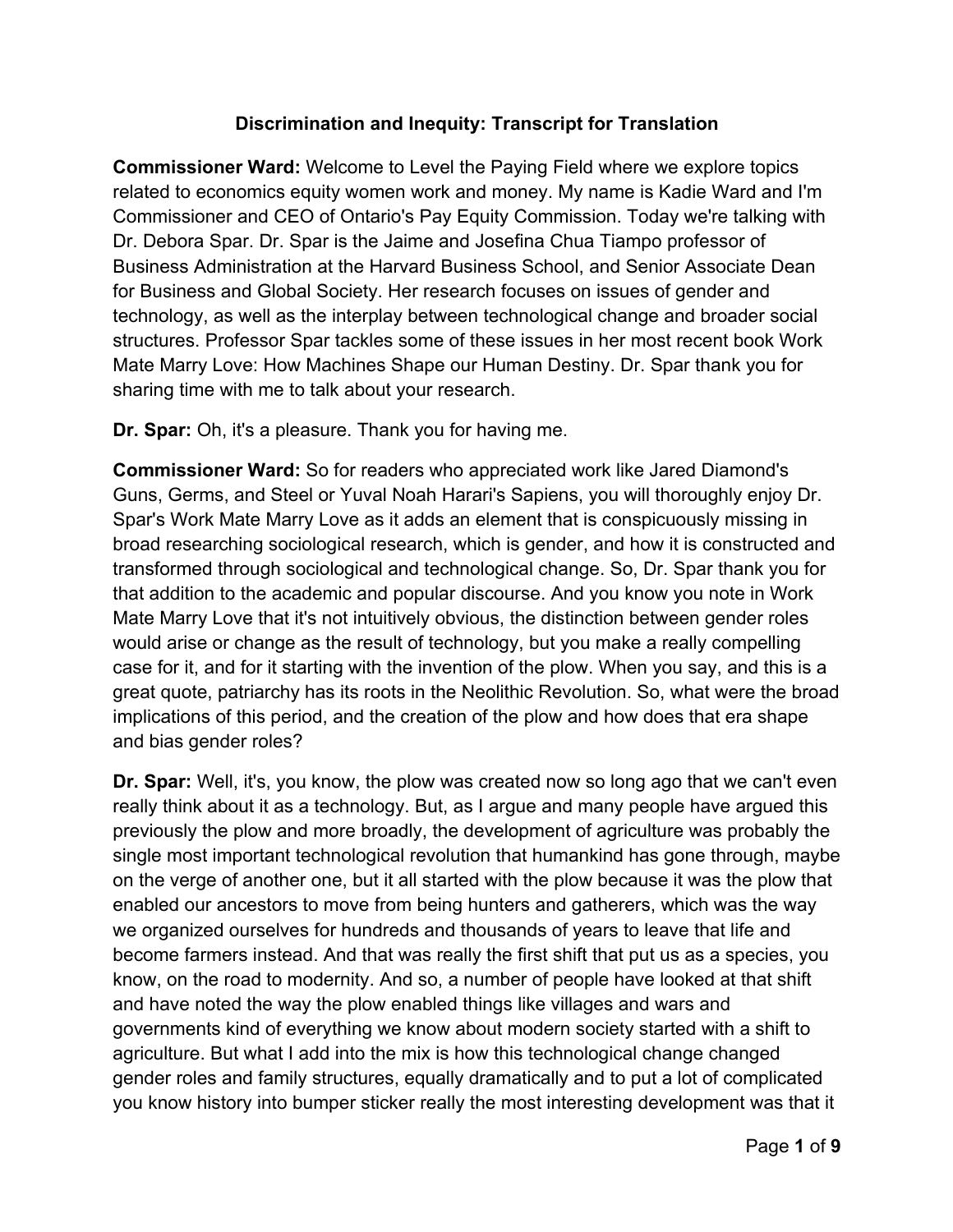was the plow that created what we now think of as monogamous marriage. Prior to the creation of the plow and agriculture we lived as tribes we lived as nomads there were no nuclear families that you know the way we think of them out now is normal in fact they're quite recent in historical time, and they all came out of the development of agriculture.

**Commissioner Ward:** That's unbelievable. I mean how is that related to, well, I'll frame the question this way, you're talking about how before the agricultural revolution being tribal and nomadic and you know hunter gatherers finding and scavenging from the land. And you mentioned in your book that women's economic contribution to their nomadic communities was about 50%, meaning women provided half the calories that their community needed through various activities. So, you know, what was the consequence of the plow sort of reshaping these relationships into monogamy with men and women. And in some ways, sort of, in the book you talk a little bit about how they were pushed out of that economic production process and started to serve a much different role in their local economies.

**Dr. Spar:** Yeah no, that's right. So, from what we know from the anthropological research in hunting gathering societies, as you said, women produced roughly 50% of the calories. Maybe they weren't as involved in the big game hunting, but they were the ones who found that the shellfish and the proverbial nuts and berries so were because finding food was the dominant economic use of time. They were equal producers in economic terms to men. Then when the shift to agriculture happens, and this is complicated, but I'll go through some of the major points. What happens then this is quite Marxist is that private property is developed, when you're living in a hunting gathering society, there's no stuff. There's no private property people may own a basic axe a basic, basic basket but that's it, because you have to carry all of your possessions with you once you move to agriculture private property becomes crucial for reasons that are pretty obvious. You need land. Once you invest in land and you spend months cultivating and growing and watering and tending, you want to own that land. So, our ancestors our farming ancestors developed private property and crucially they developed a need for labor. Because once you become a farmer, you need labor to tend to fields and sow the fields and do all that work. And back in you know 6000 B.C. the only way to get labor was either by stealing it, which is why tragically slavery evolves at this moment in time, or by producing more labor, through childbirth and so and this is the great sort of irony of history in gender terms, you would think that as the demand for children goes up that women would become more valuable because they are of course the ones who produce the children, but in fact the reverse happens in pretty much every society we have a record of because women became valuable for their reproductive potential. They stepped out of the economic workforce, and they basically stayed home and made babies. And that's, that's an exaggeration but it captures the brunt of what happened. And so you see and now we're reaching a period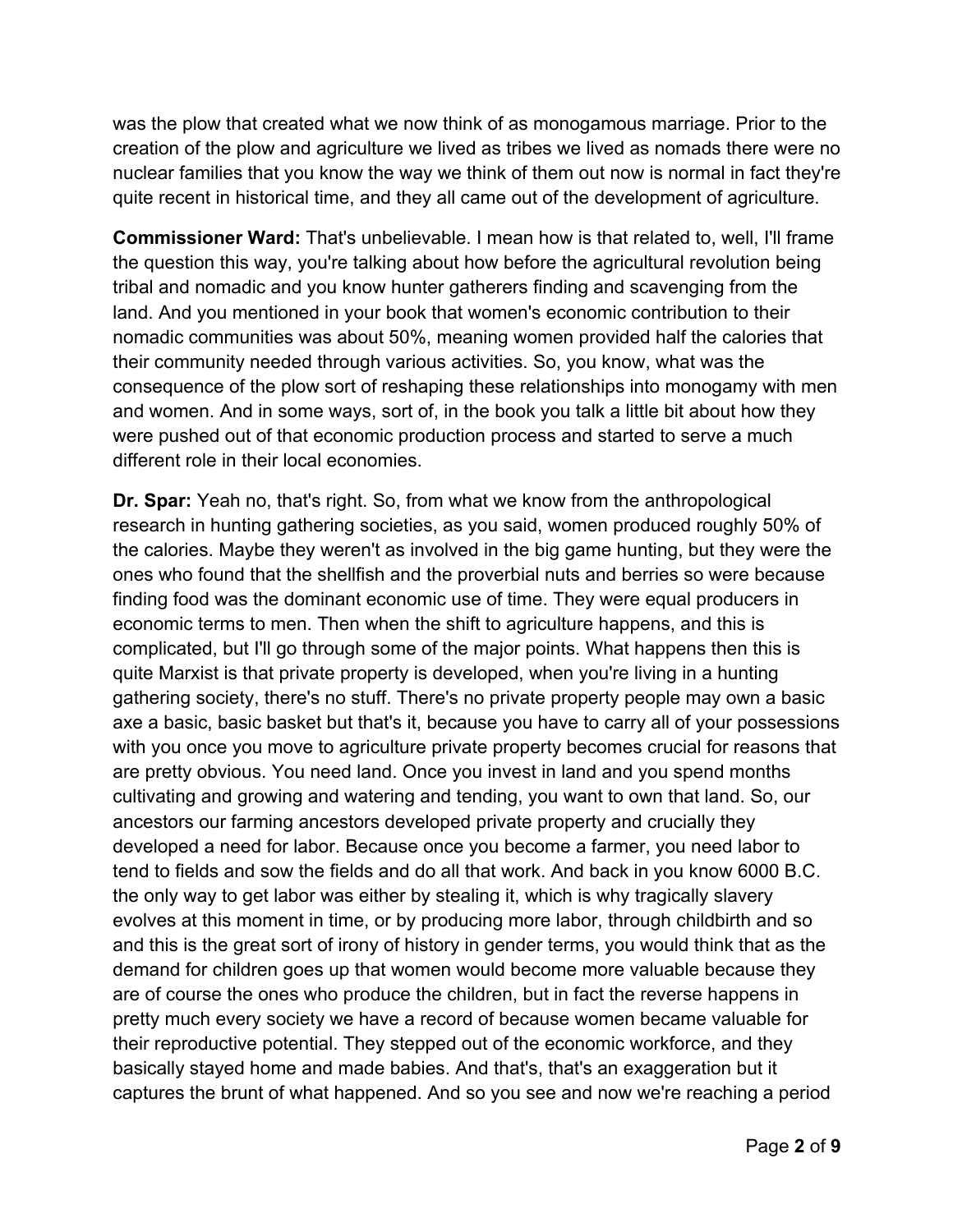of time where there are historical records you see the adoration of the woman as a child bearer, and what these, you know civilization initially was these very small villages, always in danger. What the men of the village had to do is to protect the women, so that they could they could not be stolen, and that they could produce baby after baby after baby so women's fertility shoots up during this time they produce more and more babies, they step out of the labor force and as a result of that transition women's power, if you will, diminishes, and you see this, this last thing I'll say on the point, you see this when you look at the marriage ceremonies that came out of this period. And in many ways, we still have echoes of it in the traditional marriage ceremonies today, just think of the words, a young woman is given away by her husband. She is given to another man she pledges to be loyal to him faithful to him for the rest of her life and she pledges to be bountiful.

# **Commissioner Ward:** Right.

**Dr. Spar:** Is what, and I always apologize about, you know, very happily married myself but this is what marriage is about.

## **Commissioner Ward:** Right.

**Dr. Spar:** A real estate transaction to ensure the production of children.

**Commissioner Ward:** I love the way that your research in the book expands on this and frames this as sort of the creation of, as you said, monogamy and then family to protect property and to create growth but somehow you know the value of women's role in that is diminished from economic production to just reproduction. So, the book for people who want to know more can dive into that argument. You know we're going to move ahead a few centuries and I love that something you said in another interview I saw. You said I speak I think in 8000-year chunks. Pardon me, which is a really wonderful way to think because it helps us understand society so much better but. So, let's move ahead a few centuries, out of, out of the Neolithic period, because you make a similar argument about the Industrial Revolution and this is a great quote from your book you say before the Industrial Revolution a woman's place was in the home, but so was everyone else's. And you know how did the technology of the Industrial Revolution make an even greater distinction between what we consider men's work and women's work and how is that work valued differently?

**Dr. Spar:** Well let me step back just a second, just to go over what you just mentioned. So, after we get through the agricultural revolution which took thousands of years to unravel the dominant economic unit was kind of the extended family, and pretty much everyone was farmers with the exception of, you know some aristocrats and soldiers and everyone really worked on the family farm. And, and it wasn't just the nuclear family because there were unmarried siblings and in laws and sort of adopted children. And,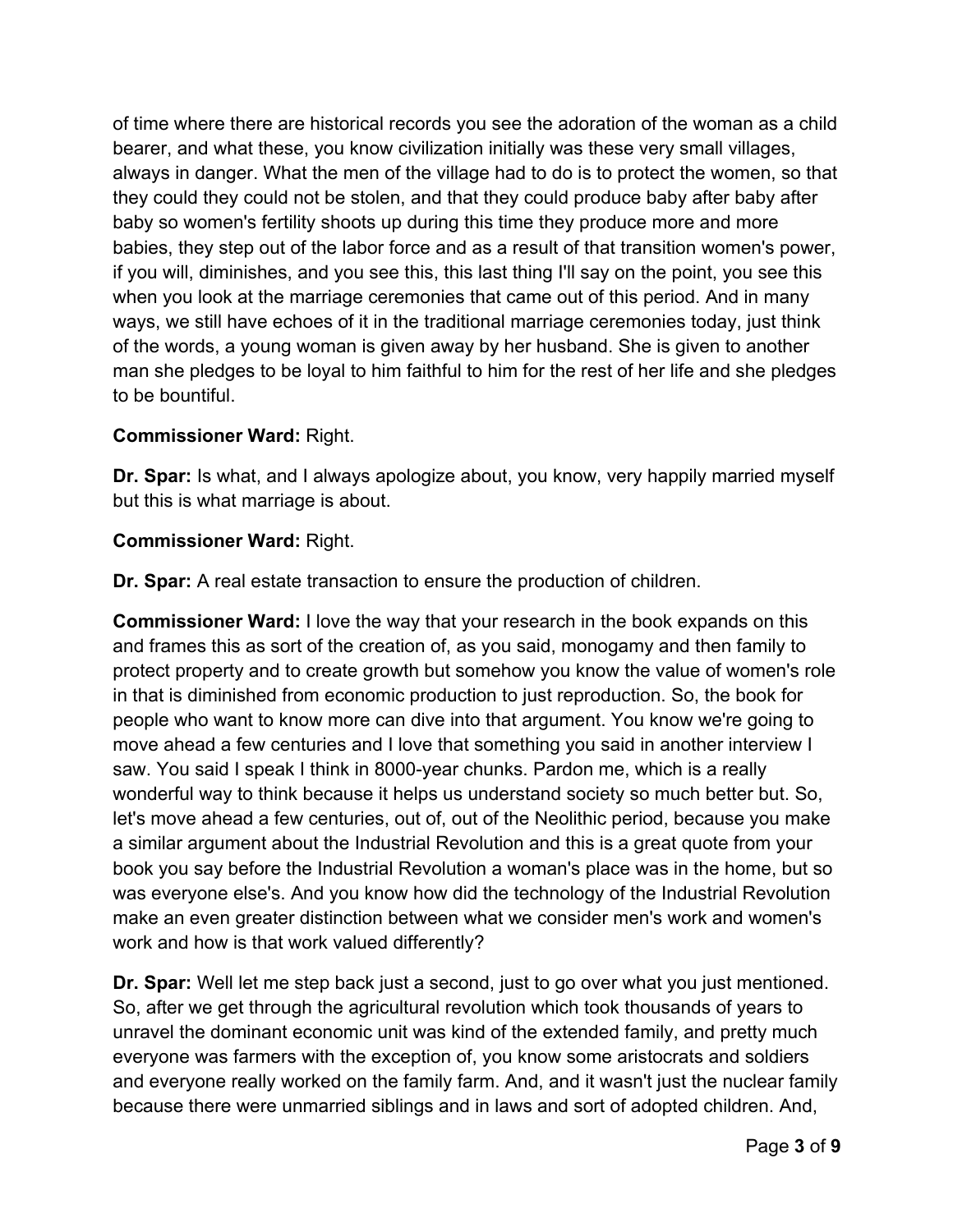and the distinction between men's labor and women's labor. Wasn't that clean for sure there were distinctions and women had the primary child raising role, but raising children was different because most of them didn't survive to adulthood and there wasn't this sort of emotional investment in one's children the way we think of it today. And so, the farm tasks were sort of shared. You know, sometimes the woman was taking care of the chickens and the men had the cows and sometimes it was reversed and sometimes a kid was sent out. So, you didn't have these very distinct gender roles and for sure everybody worked at home. Now fast forward to the Industrial Revolution when once again kind of everything we know about the world turns topsy turvy in a much faster period of time now. And the most important thing that the Industrial Revolution did was to create factories. And this is what Marx and you know sort of all the leading minds of this era were fixated on was the growth of the factory economy and factories also and I would include things like mines and railways and all the machines that we created at that time. And think about just to the most basic level what happens when you create a factory. What happens when you create a factory is that somebody has to leave the home and work in the factory. And interestingly in the early days of the Industrial Revolution, it was mostly women and children who worked in the factories, but as the factories themselves became more physically complicated, and as men realized that the better jobs were in the factories, men became the dominant factory labor force and women stayed home, and we can track this I mean this is, you know, this happened you know a couple hundred years ago, and what you get is the development of a paid labor force. Those who leave the home and work for wage labor, and an unpaid labor force. Those who stay at home and tend to the children and the hearth and the husband. And what I find so fascinating about this is that you can see how the culture shifted accordingly. So up until the Industrial Revolution, there was no such thing as a housewife, you know the term just doesn't exist, but as the Industrial Revolution plays out and as children become healthier and, and, and people have a little bit more time on their hands, you start to get the creation of the myth of the housewife. In Germany, it's Die Hausfrau in in in England, it's the little woman the Victorian goddess, and a woman's role increasingly is defined as she who takes care of the children.

# **Commissioner Ward:** Right.

**Dr. Spar:** And educates them to become citizens and a man's role, because we often forget sort of the male identity, here men's identity becomes deeply pinned to being the breadwinner, right, which I think is crucial, not only for what it says about gender differences but I think it's increasingly we're feeling the, the echoes of that now, because as men start losing these factory jobs, they're also losing what has been their identity for hundreds of years.

**Commissioner Ward:** That is a really exceptional point when we talk about gender, because we talk so much about the creation of women and women's identity or in the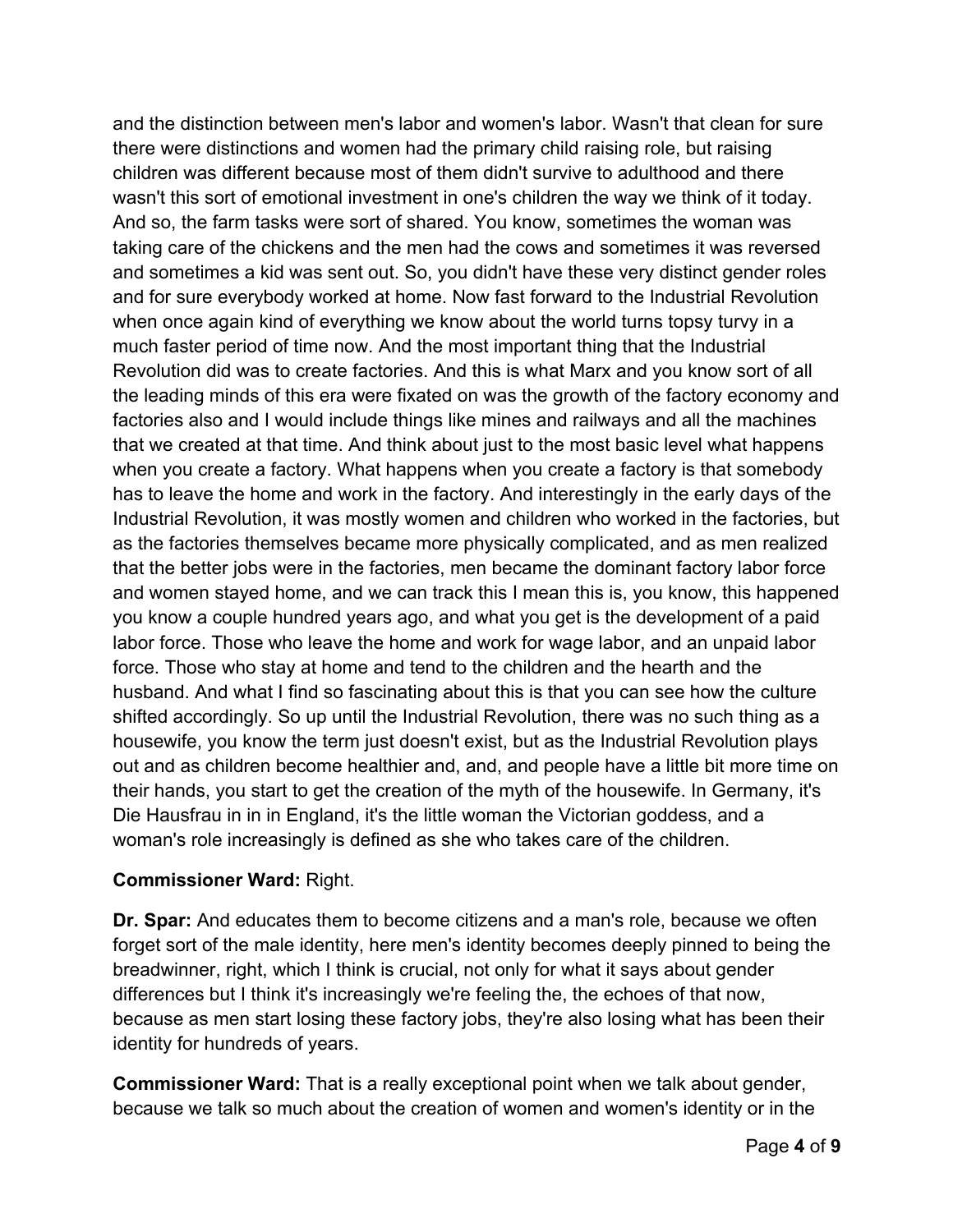book when you talk with the Industrial Revolution you say okay, factories, rather than favoring you know dexterity and gentleness, they started to favor strength and that moved women and children out of, you know, children human rights all these other things but that was part of society different society different morality. But at the same time, ideas of male and men's contributions the economy were being designed just, just as well. I wonder on this point you don't talk too much about it in your book but I wonder if you've given thought to, you know, also in this period, women and the construction of the housewife happened. For some women but we know that women of color were enslaved and exploited in this sort of economic process instead of being pushed out. Have you looked at also any of the racialized dimensions of that for women because we know now it's a very different experience for how women were engaged in all these processes depending on you know even gender identities, but also racialized identity.

**Dr. Spar:** You know that's exactly right and what I think is so important to bear in mind here is that sort of what the culture describes is not necessarily what, what is happening across the culture. Look at Victorian England which is sort of the epitome of this moment. Most women. In fact, we're not full-time wives and mothers, a huge number of women particularly women of color, Irish women you know other colonial women in the British Empire they were the servants in the household. They were the ones doing the laundry. They were the ones still working in some of the lower factory jobs, but the culture, creates this, this idea that the ideal woman stays at home and just sort of worries about her children and tends to their well being. So, the majority of women, even white women, we're not living that reality. But that's what was sort of put forth as the ideal, and we actually see some interesting overtones both in Canada and in the United States in the 1950s when you get bizarrely sort this ideal that is white woman who was the perfect wife and mother. Whereas, you know, women of color were working throughout this period. You know immigrant women were working throughout this period but they sort of get lost in in the history, and they too were sort of told through the culture that what they should be aspiring to is not to be an economic producer anymore.

## **Commissioner Ward:** Wow. Yeah.

**Dr. Spar:** To be a stay at home wife that became the cultural ideal.

**Commissioner Ward:** Yeah. Regardless, that was a thread pulling through, you know, a sort of common thread for all for all women. So, you've already said this, you know, technology you argued created the housewife, and technology than later facilitated feminism. Can you tell us more about these technological changes and how social progress or change whatever qualifier you want to give it is associated with these technologies?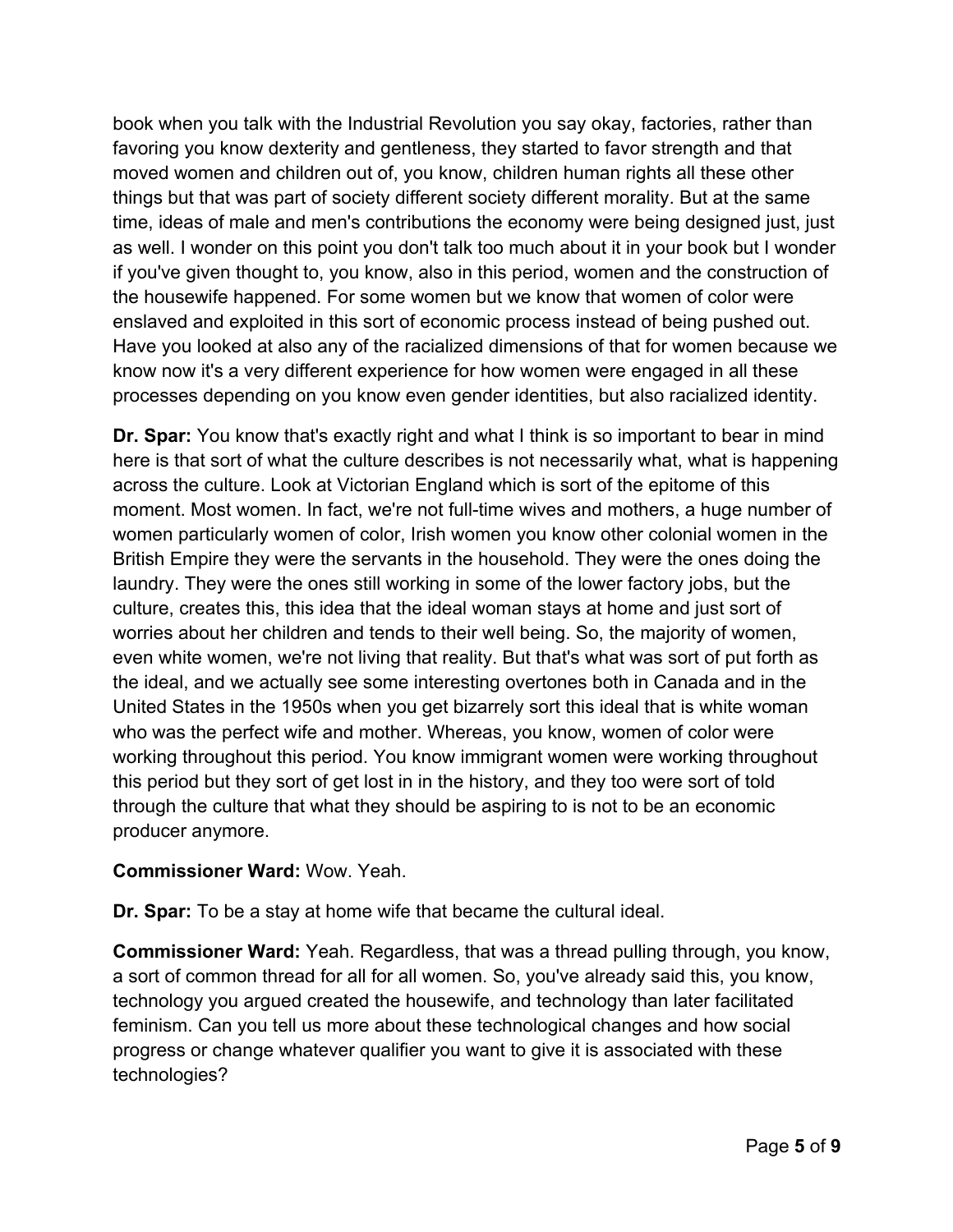**Dr. Spar:** Yeah, I mean one of the things I'm really trying to do in the book and perhaps the central argument is to argue that a lot of the things that we think of as socially driven or culturally driven or accidentally driven are in fact driven by technology.

# **Commissioner Ward:** Right.

**Dr. Spar:** And, and I don't want to be a complete technological determinist, but I think I've become pretty close, which and you know they are going to make that argument because I want to be able to predict into the future. And if I can show how technology shifts even such intimate things as gender and marital and sexual relations then watch out when the robots come right because it's going to shift everything in even more dramatic ways. And when I talked about, I spent 10 years as the President of Barnard College, which is a deeply feminist college and so of course I'm in awe of the great feminist leaders who fought for women's rights. But what enabled a lot of those rights to have meaning was in fact technology. And, and, in particular, I said one of my goals in the book is to is to give the lowly toaster, its place in history. And I only mean that half facetiously because we tend not to think of household appliances as technologies, we tend to think of cars and trains and machines as technology, but the washing machine is one of the most important technologies in the history of the 20th century the toaster admittedly not so much but the washing machine is a really big deal because prior to the advent of the washing machine, which I don't know your family background but in your grandmother or great grandmothers recent history, doing the laundry took 20 hours a week.

# **Commissioner Ward:** Yeah.

**Dr. Spar:** Messy dirty dangerous, physical work, the water had to be boiled, lye had to be created, these heavy clothes had to be dragged. So, even the most ambitious woman who desperately wanted to go into the workforce, unless she had enough money to pay a laundress to come do her laundry, she was doing laundry 20 hours a week. So, all of us who complain you know about throwing the socks in the washing machine. It really just doesn't take that long. So, it was when you got the washing machine, and the refrigerator, that you created literally just time in a woman's week to go into the workforce. And then of course, probably the most important technology in terms of women's liberation is contraception. Prior to the advent of reliable contraception which really isn't until the pill in 1973. Super recently, you know, a woman was totally at the whim, not only of the men in her life but probably more importantly Mother Nature, and the babies came when the babies came and there wasn't that much you could do to change that. The pill combined with reliable access to safe abortion gave women for the first time in history control over their reproductive destinies. And it was really that combination of help in the household through technology and control over reproduction, that enabled the women of my generation, I was really the first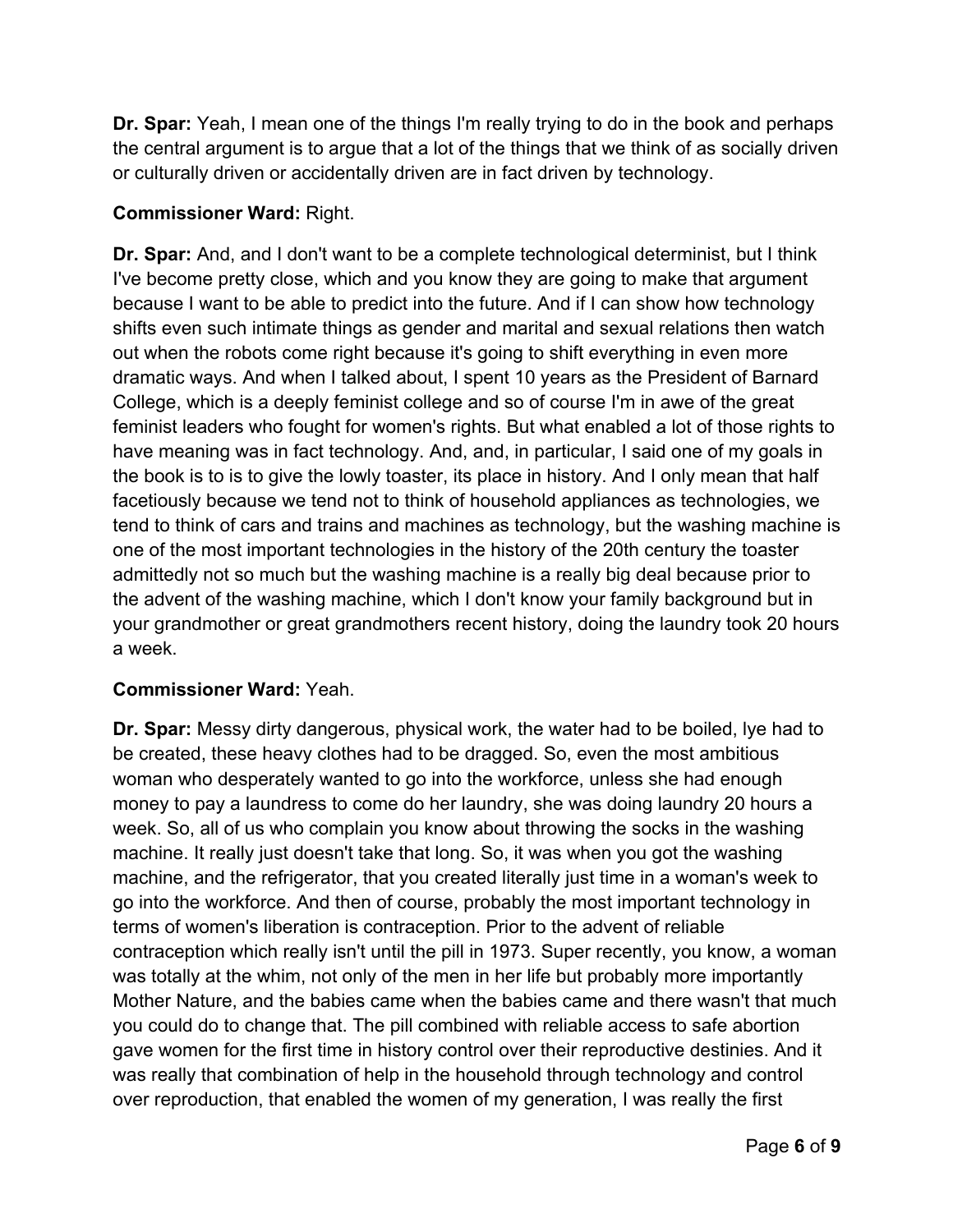generation to take full advantage of both of those technologies that made it possible for us to even imagine being, you know, working for the working for the provincial government being a professor, just wasn't possible for women before that point with the exception of a tiny tiny handful of Superwoman.

**Commissioner Ward:** Yeah, it's it's interesting at that moment, it was only partway through the book I think you're talking about this, but part of the story comes full circle when you know women's, even though their value in the Neolithic period was the reproductive function they're devalued forced into the home, and you know, thousands of years later, we now get the choice of how we want to engage in the economy and not, you know, not to be too dramatic but sort of you know tied to our biological functions and organs

**Dr. Spar:** So you're seeing it and just real briefly because this isn't even in the book because it's so it's so recent, but birth rates are plummeting because it turns out and a lot of this is the pandemic but the trends predate the pandemic. Once women are given these options it's choosing that most of them are choosing to have fewer children than has ever been the case before.

**Commissioner Ward:** Right. And so, it's it's indicating, you know, women's self actualization and the path that we're choosing for ourselves. You just mentioned, the pandemic so I'm going to follow up with a question on that because we've seen how the global pandemic impacted women in a myriad of ways. And yet you know it also in your book that women have been more inclined to adapt to employment challenges and post industrial economies, and in your book you state that the jobs of the future are going to women, while their male counterparts in seeming contradiction to their own self interest cling to the remnants of the economy of the past. So, what does the future of work, look like for women and, and you know how has more recent or modern technology impacted potentially the way we value women's contribution in the labor market, and at home?

**Dr. Spar:** So there's like three things happening simultaneously right now and my crystal ball isn't quite good enough to see where they're all going to going to fall out but at a minimum, I think what we've seen over the past 20 years is a sharp decline in the jobs that have historically been held by men. And these are the industrial era jobs. So the factory jobs. Driving, train conducting, all of these jobs have predominantly been held by men, and these are the jobs that are going away. And, for sure the pandemic is going to accelerate that shift the industry that I always mentioned is meat packing. You know meatpacking is not a wonderful job to have it's hard it's smelly it's complicated and it turns out during the pandemic that having human beings in meatpacking plants is a risk. And so, I fully suspect that the next time somebody builds a meatpacking plant, it's going to be fully automated. And so, we are dealing in across the industrialized world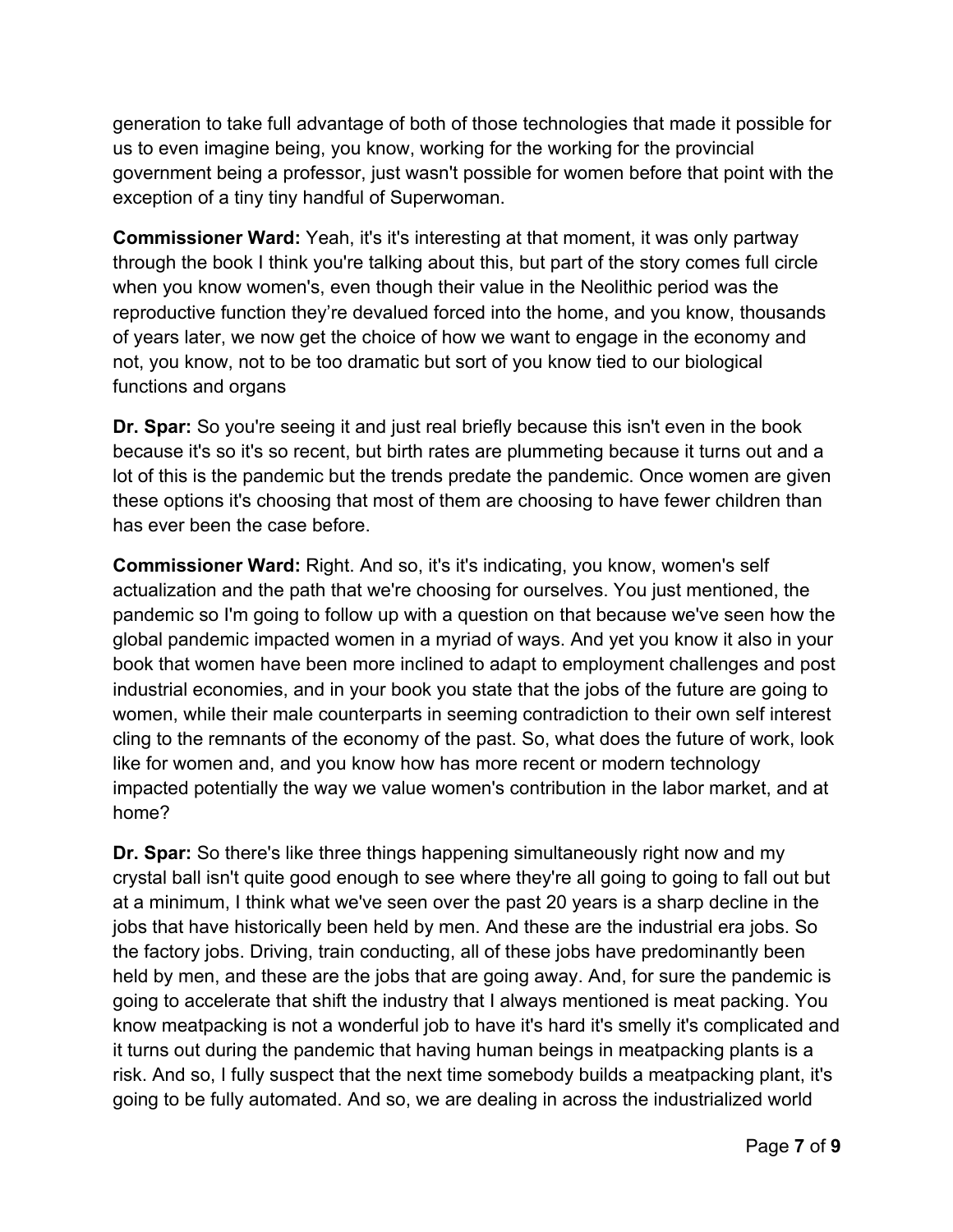with what I think is an under examined crisis which is the crisis of male unemployment. And at the fringes it devolves into what are you know commonly referred to as the incels, because the other, the other thing that's going on right now is as changes in dating and sexual patterns are shifting men who are not deemed attractive, which in many cases means men who are not deemed to be good breadwinners and again this goes back to these norms that were established during the Industrial Revolution. Not only are they not getting jobs they're also not getting married, and they're not having access to sex, which seems like a sort of trivial thing to talk about but it's not. And at the fringes these men are becoming violent. And, you know, aside from the fringes they're, they're becoming a political risk and, and I believe I can't prove this, but the work that that's been done under over what's called depths of despair. We're seeing rates of suicide, opioid addiction, alcoholism soar and they're soaring particularly among this group of men who don't have economic prospects, so that that's one very important and scary trend. The more positive piece for women is that women who have sort of been thrown out of the industrialized economy because there are of course are women who also have these jobs have been more flexible, so they're going back and they're training as a home health assistants, teaching assistants, you know, various forms of the sort of hands on helping professions. So, when I wrote the book I was actually very worried about the future of men more optimistic about the future of women and the pandemic has, has thrown another real curveball into that, because as you mentioned, the vast majority of jobs that have been lost during the pandemic are now women's jobs. Retail, hoteling, and those jobs well they're coming back but we're also seeing women disproportionately dropping out of the workforce, largely because what has not changed since the Neolithic Revolution, is that women are the primary caregivers. And so, everyone's seen this on Zoom screens for women and men but primarily for women that you know a woman is trying to do this work on Zoom and there's a toddler coming in and there's a baby screaming and there's a cat that needs attention. And so women, facing this reality have been dropping out of the workforce, the optimist in me, says that, I think we're going to figure out how to come out of the pandemic with a hybrid model certainly corporations are feeling the pressure right now to come up with three day work workplaces, flexible workplaces, hybrid workplaces. I don't want to be overly optimistic about that, but I do think a big part of that is going to happen and this actually could turn out to be quite, quite good because people can continue to do what you and I are doing right now, and a fair amount of our work sitting at home so you know I don't have children at home anymore but if I did, I could run down when the interview is over and, and tend to them and so we could wind up with a more flexible workplace, although with the major caveat we're talking about the elite jobs here.

### **Commissioner Ward:** Yeah.